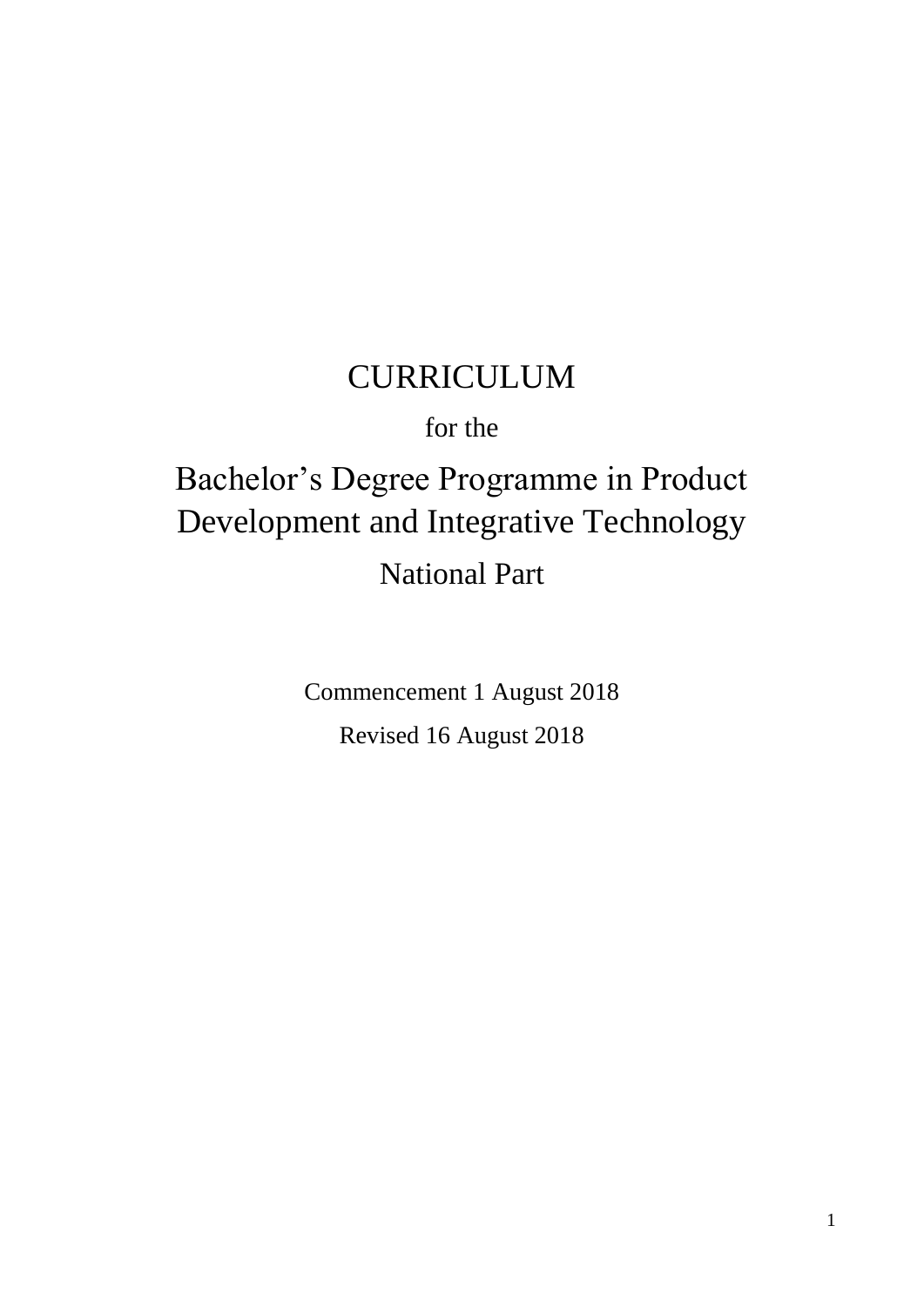## Table of contents

| 1.1.1. Additional learning objectives for the IT and Electronics specialisation:  4        |
|--------------------------------------------------------------------------------------------|
| 1.1.2 Additional learning objectives for the Installation and Automation specialisation: 4 |
| 1.1.3 Additional learning objectives for the Products and Productions specialisation:  5   |
|                                                                                            |
|                                                                                            |
|                                                                                            |
|                                                                                            |
|                                                                                            |
|                                                                                            |
|                                                                                            |
|                                                                                            |
|                                                                                            |
|                                                                                            |
|                                                                                            |
|                                                                                            |

This national part of the curriculum for the Bachelor's Degree Programme in Product Development and Integrative Technology has been issued pursuant to section 18 (1) of the Ministerial Order on Technical and Commercial Academy Profession Programmes and Professional Bachelor Programmes. This curriculum is supplemented by the institution-specific part of the curriculum, which is laid down by the individual institution offering the programme.

The curriculum has been prepared by the educational network for the Bachelor's Degree Programme in Product Development and Integrative Technology and approved by the board of directors of all the institutions offering the programme - or by their rectors subject to authorisation and following consultations with the institutions' education committees and the chairmanship of coexaminers for the programme.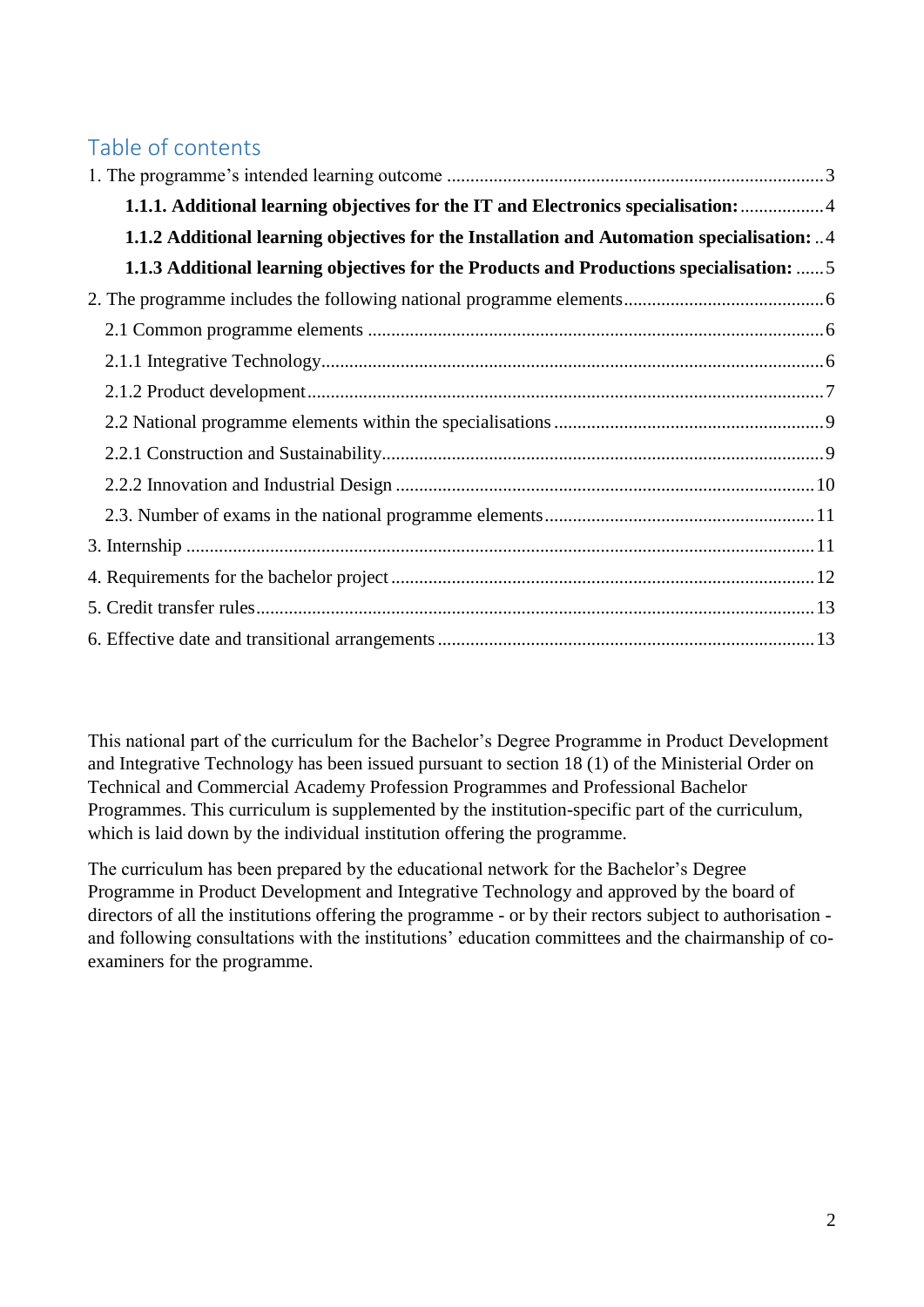## <span id="page-2-0"></span>**1. The programme's intended learning outcome**

The intended learning outcomes include the knowledge, skills and competencies that a student in Product Development and Integrative Technology must achieve during the bachelor's degree programme.

#### **Knowledge**

The graduate has acquired:

- development-based knowledge of theory and practice in product development and integrative technology based on a technological concept encompassing the following elements: technique, knowledge, organisation and product.
- an understanding of practice and key theories and methods in relation to the relevant theory of science and ethical issues in product development and integrative technology.
- an ability to reflect on practice and the application of key theories and methods of the profession based on their own qualifications with a special focus on the environment, safety and sustainability.

#### **Skills**

The graduate has acquired the skills needed to:

- assess practice-oriented and theoretical issues as well as justify and select relevant methods and tools for product development, construction and technical planning as well as integrative technology.
- master methods for the development of products and complex technical solutions in their own profession.
- assess practise-oriented and theoretical issues in relation to energy, the environment, ethics and sustainability - specifically and practically - for the development of products and technical solutions as well as justify and select relevant solutions.
- use relevant knowledge from research and development in product development and integrative technology.
- communicate practise-oriented and professional issues and solutions to customers, partners, as well as internally in the company.

#### **Competencies**

The graduate has acquired the competencies needed to:

- manage complex product development, construction and technical planning relying on knowledge of the development of the product or service, its production, use, disposal or discontinuation.
- independently engage in academic and interdisciplinary collaboration with internal and external business partners and customers and assume responsibility within the framework of a professional code of ethics for the development process.
- identify their own learning requirements and develop their own knowledge, skills and competencies in relation to the profession.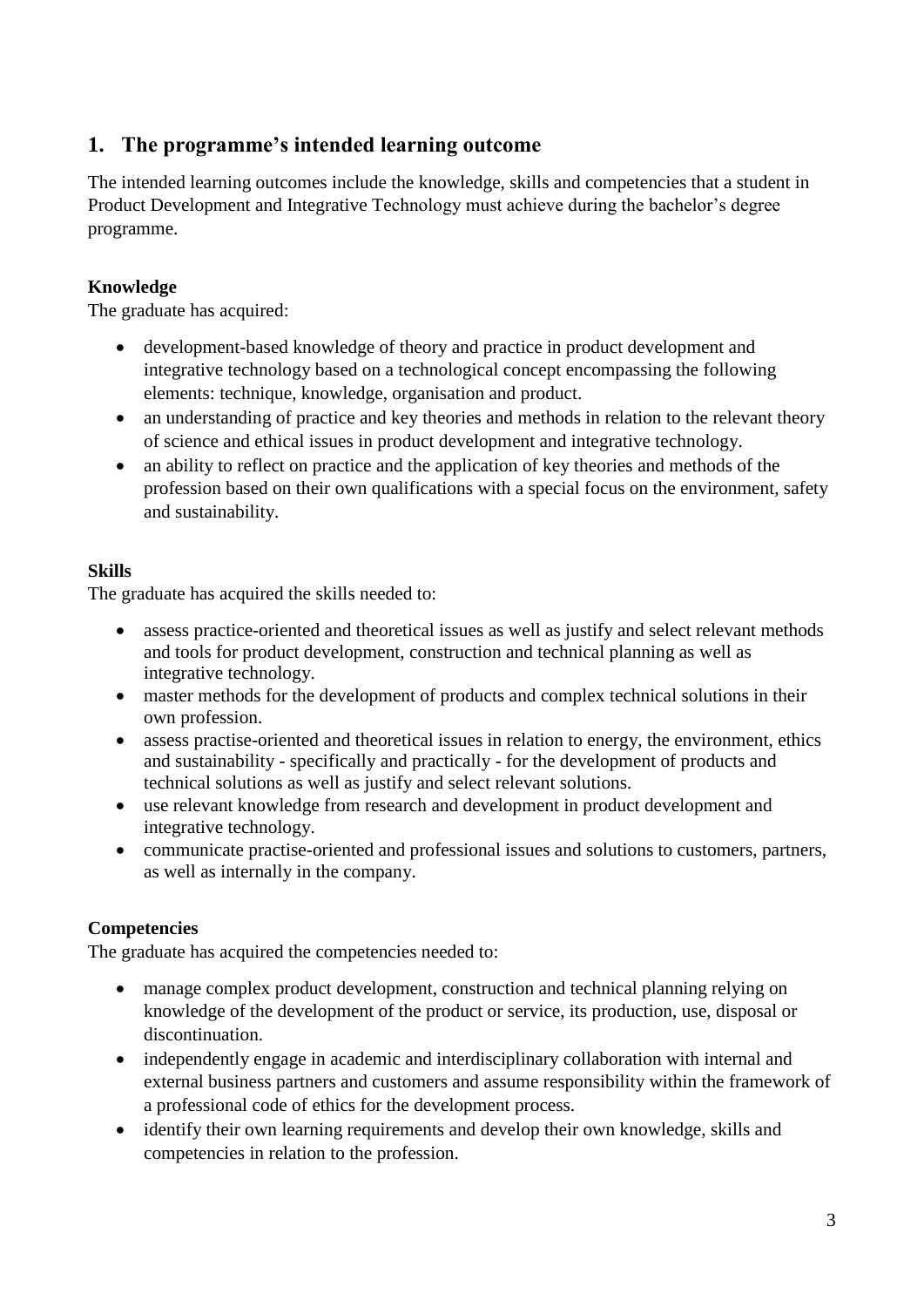#### **1.1 Learning objectives for the individual specialisations**

The programme consists of three specialisations, each of which equates to 10 ECTS points:

- 1) IT and Electronics
- 2) Installation and Automation
- 3) Products and Production

#### <span id="page-3-0"></span>*1.1.1 Additional learning objectives for the IT and Electronics specialisation*

#### **Knowledge**

The graduate has acquired:

- development-based knowledge of environmental aspects and sustainability in electronics, data construction and network project planning.
- an understanding of practice, specific methods and theories of IT and network solution development, as well as electronic and computerised systems, and an ability to reflect on practice and the application of theories and methods.

#### **Skills**

The graduate has acquired the skills needed to:

- apply methods and tools in complex IT and networking solutions as well as electronic and computerised systems and master the further development and adaptation of solutions.
- assess practice-oriented and theoretical issues as well as justify and select relevant solutions to ensure sustainability in the choice of technology and materials.
- communicate practice-oriented and professional issues and solutions to partners and users.

#### **Competencies**

The graduate has acquired the competencies needed to:

- handle innovative, complex and development-oriented solutions for the design and application of IT solutions in an industrial context.
- independently engage in academic and interdisciplinary collaboration with other professional groups on complex IT and networking solutions as well as electronic and computerised systems to be integrated in interdisciplinary projects and assume responsibility within the framework of a code of professional ethics.
- identify their own learning requirements and develop their own knowledge, skills and competencies - academically, methodically and across disciplines - in the area of complex IT and networking solutions as well as electronic and computerised systems in relation to the development of interdisciplinary technical solutions.

#### <span id="page-3-1"></span>*1.1.2 Additional learning objectives for the Installation and Automation specialisation*

#### **Knowledge**

The graduate has acquired: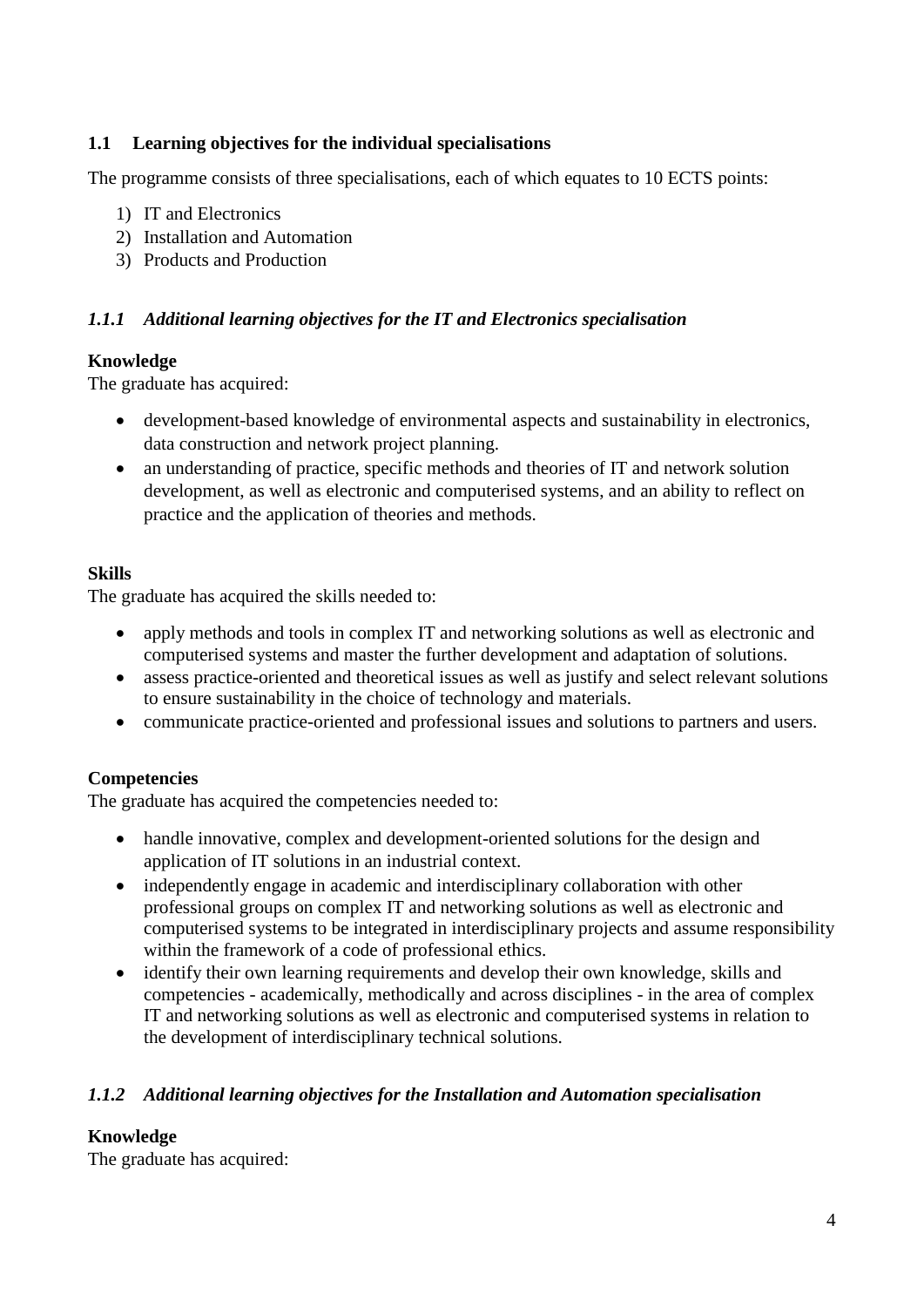- development-based knowledge of environmental aspects and sustainability in complex construction and industrial installations, as well as optimisation and operation of automatic systems.
- an understanding of practice, discipline-specific methods and theories of development in complex construction and industrial installations, as well as optimisation and operation of automatic systems, and an ability to reflect on practice and the application of theories and methods.

#### **Skills**

The graduate has acquired the skills needed to:

- apply methods and tools for the optimisation of complex construction and industrial installations and operation of automatic systems and master the further development and adaptation of solutions.
- assess practice-oriented and theoretical issues as well as justify and select relevant solutions to ensure sustainability in the choice of technology and materials.
- communicate practice-oriented and professional issues and solutions to partners and users.

#### **Competencies**

The graduate has acquired the competencies needed to:

- handle innovative, complex and development-oriented solutions for the design and application of automated solutions in an industrial context.
- independently engage in academic and interdisciplinary collaboration with other professional groups for the optimisation of complex construction and industrial installations and operation of automatic systems and assume responsibility within the framework of a code of professional ethics.
- identify their own learning requirements and develop their own knowledge, skills and competencies - academically, methodically and across disciplines - in construction and industrial installation optimisation and operation of automatic systems in the development of interdisciplinary technical solutions.

#### <span id="page-4-0"></span>*1.1.3 Additional learning objectives for the Products and Productions specialisation*

#### **Knowledge**

The graduate has acquired:

- development-based knowledge of environmental aspects and sustainability in relation to the company's business and production.
- an understanding of practice, discipline-specific methods and theories of development and planning applied in the design and construction of industrial products as well as optimisation, operation and integration of production systems, and an ability to reflect on practice and the application of theories and methods.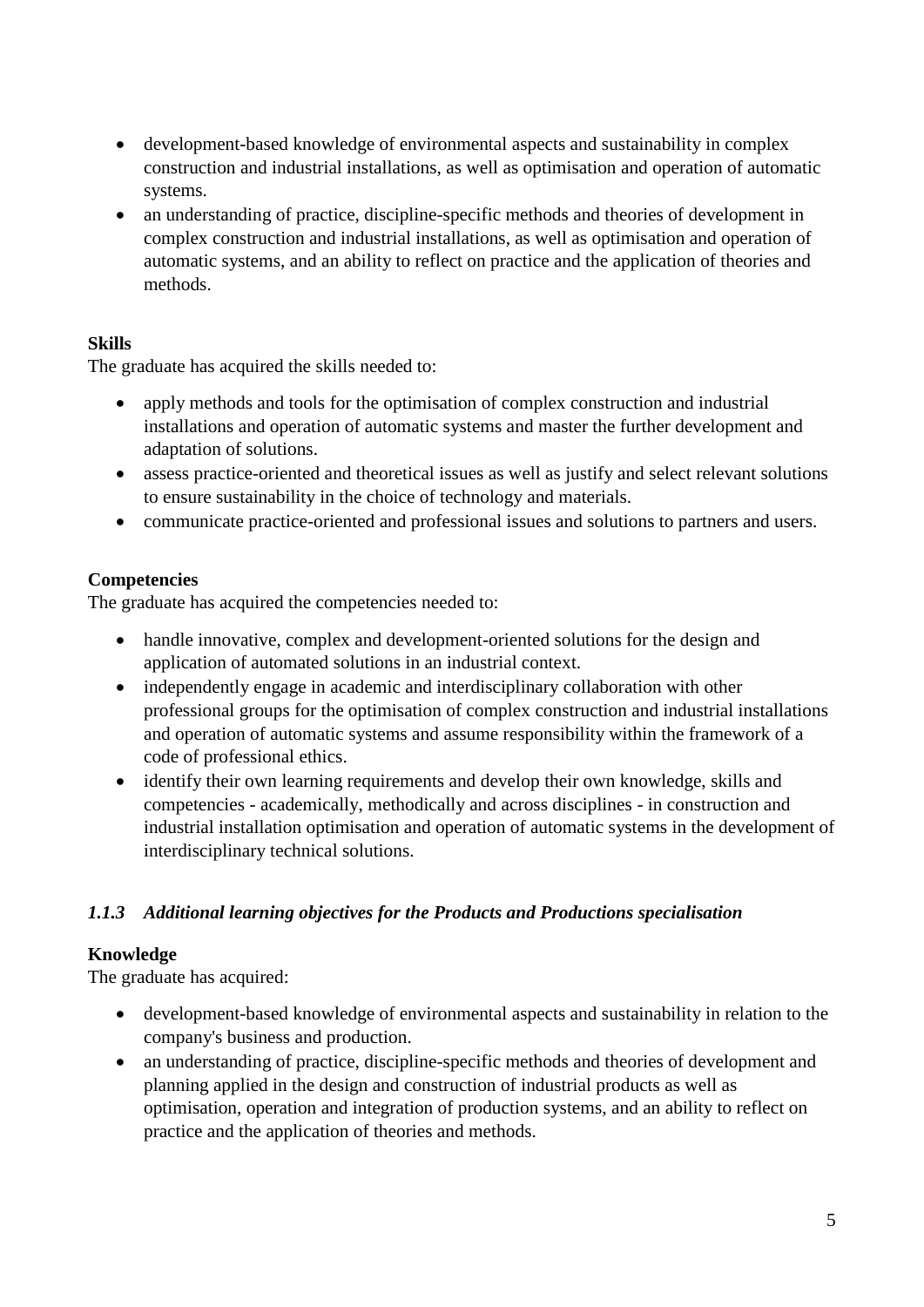#### **Skills**

The graduate has acquired the skills needed to:

- apply methods and tools for the design and construction of industrial products and optimisation and operation of production systems and master the further development and adaptation of solutions.
- assess practice-oriented and theoretical issues as well as justify and select relevant solutions to ensure sustainability in the choice of technology and materials.
- communicate practice-oriented and professional issues and solutions to partners and users.

#### **Competencies**

The graduate has acquired the competencies needed to:

- handle innovative, complex and development-oriented design solutions and apply technological solutions in an industrial context.
- independently engage in academic and interdisciplinary collaboration with other professional groups on the design of industrial products and optimisation and operation of production systems to be integrated in interdisciplinary projects and assume responsibility within the framework of a code of professional ethics.
- identify their own learning requirements and develop their own knowledge, skills and competencies - academically, methodically and across disciplines - in the areas of design and construction of industrial products and optimisation and operation of production systems in relation to the development of interdisciplinary technical solutions.

#### <span id="page-5-0"></span>**2. The programme includes the following national programme elements**

#### <span id="page-5-1"></span>**2.1 Common programme elements**

#### <span id="page-5-2"></span>*2.1.1 Integrative Technology* **Content**

Essential to the programme element is an understanding of the concept of technology, research in new technologies and how to apply them - in a commercial context that will allow students to work with integration, exploitation and implementation of technology and concepts in a crossorganisational perspective. The programme element also includes methods and tools for consultative purposes as well as management of interdisciplinary development activities.

#### **Learning objectives for Integrative Technology**

#### **Knowledge**

The student has acquired:

 development-based knowledge of essential practical and theoretical aspects of product and system integration as well as management, planning and evaluation tools in the field of the environment, including environmental management, environmental management systems and philosophies of sustainability.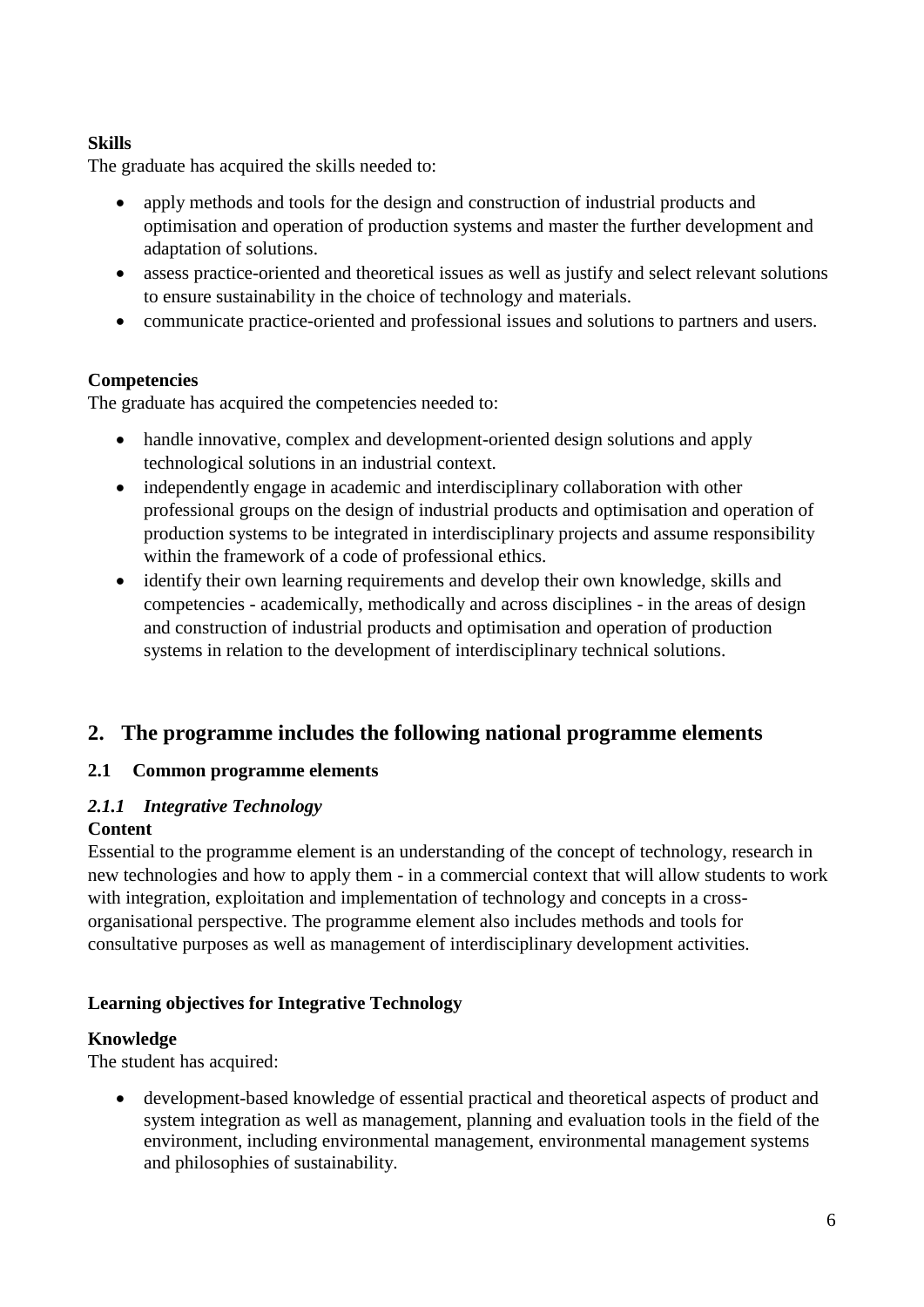• an understanding of practice, applied theories and methods for product development and innovation in relation to a company's organisation, and an ability to reflect on how they are used in a commercial context.

#### **Skills**

The student has acquired the skills needed to:

- apply methods and tools for the identification and analysis of important technological aspects pertaining to the relation between a product's design, production and use as well as master the assessment of significant practical and theoretical aspects of the integration of products and systems including the relations between technology, technique, knowledge and organisation(s).
- assess practice-oriented and theoretical issues in the implementation processes associated with the use of new technologies across the organisation and identify their strengths and weaknesses as well as justify and select relevant solutions.
- communicate practice-oriented and academic issues and solutions to business partners and users, including the application of relevant IT tools in the preparation and presentation of projects, concepts and solutions.

#### **Competencies**

The student has acquired the competencies needed to:

- handle aspects of complex product and technology development, including modification of products and systems.
- independently engage in academic and interdisciplinary collaboration for the purpose of implementing technologies and concepts and assume responsibility within the framework of a professional code of ethics, including management of technical development projects.
- identify their own learning requirements and develop their own knowledge, skills and competencies in relation to the development, implementation and management of the integration of technologies.

#### **Number of ECTS points**

The programme element Integrative Technology equates to 15 ECTS points.

#### <span id="page-6-0"></span>*2.1.2 Product Development*

#### **Content**

The programme element covers product development and process optimisation from a business perspective and how to identify and involve experts and users in the development and optimisation processes. Focus is on interdisciplinary cooperation and on how to identify, collect, process and further develop data in a product and process development context.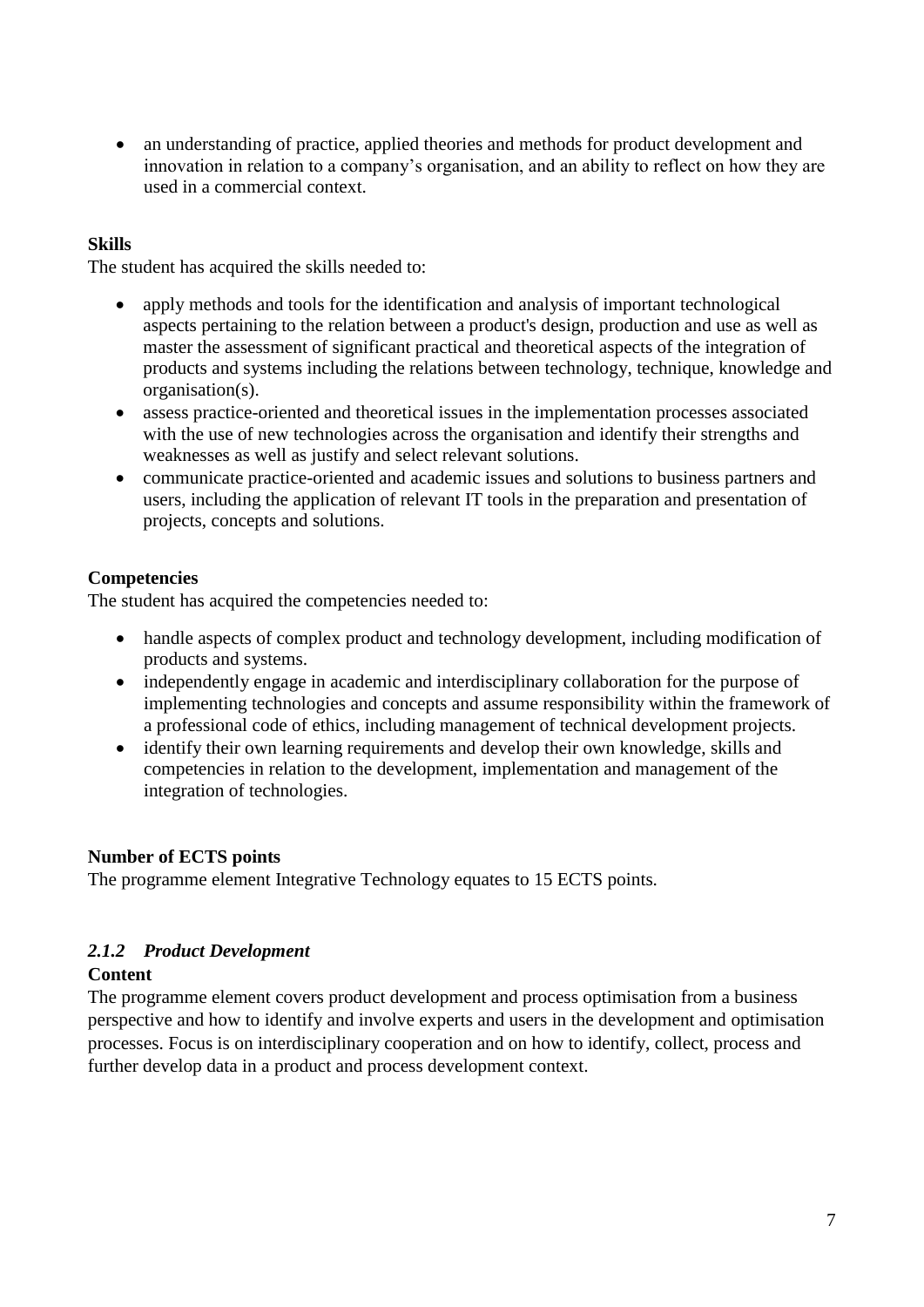#### **Learning objectives for Product Development**

#### **Knowledge**

The student has acquired:

- development-based knowledge of the practical as well as the theoretical and methodological structure of technological project work.
- an understanding of practice, theories and methodology applied to the product development processes – including the project's financial impact during production/construction and operation, and an ability to reflect on how they are used in a commercial context.

#### **Skills**

The student has acquired the skills needed to:

- apply methods and tools for the identification and collection of relevant company data so as to contribute to the development and optimisation of processes across the organisation, and master planning of the development work, testing of the product/ the solution (proof of concept) and identify the quality of technological project work compared to the results, validity, reliability, and relevance.
- assess practice-oriented and theoretical issues relative to the meaning and use of concepts in relation to the development of specialist language and technology as well as justify and select relevant concepts.
- communicate practice-oriented and academic issues and solutions to peers, users and partners viewed from a business context, including environmental and sustainability considerations in product development.

#### **Competencies**

The student has acquired the competencies needed to:

- handle commercial and technologically appropriate product development and create a project design for technological project work based on the choice, analysis and definition of a problem.
- independently engage in academic and interdisciplinary collaboration across the organisation for the purpose of implementing product development and assume responsibility within the framework of a professional code of ethics.
- identify their own learning requirements and develop their own knowledge, skills and competencies in relation to product development.

#### **Number of ECTS points**

The programme element Product Development equates to 15 ECTS points.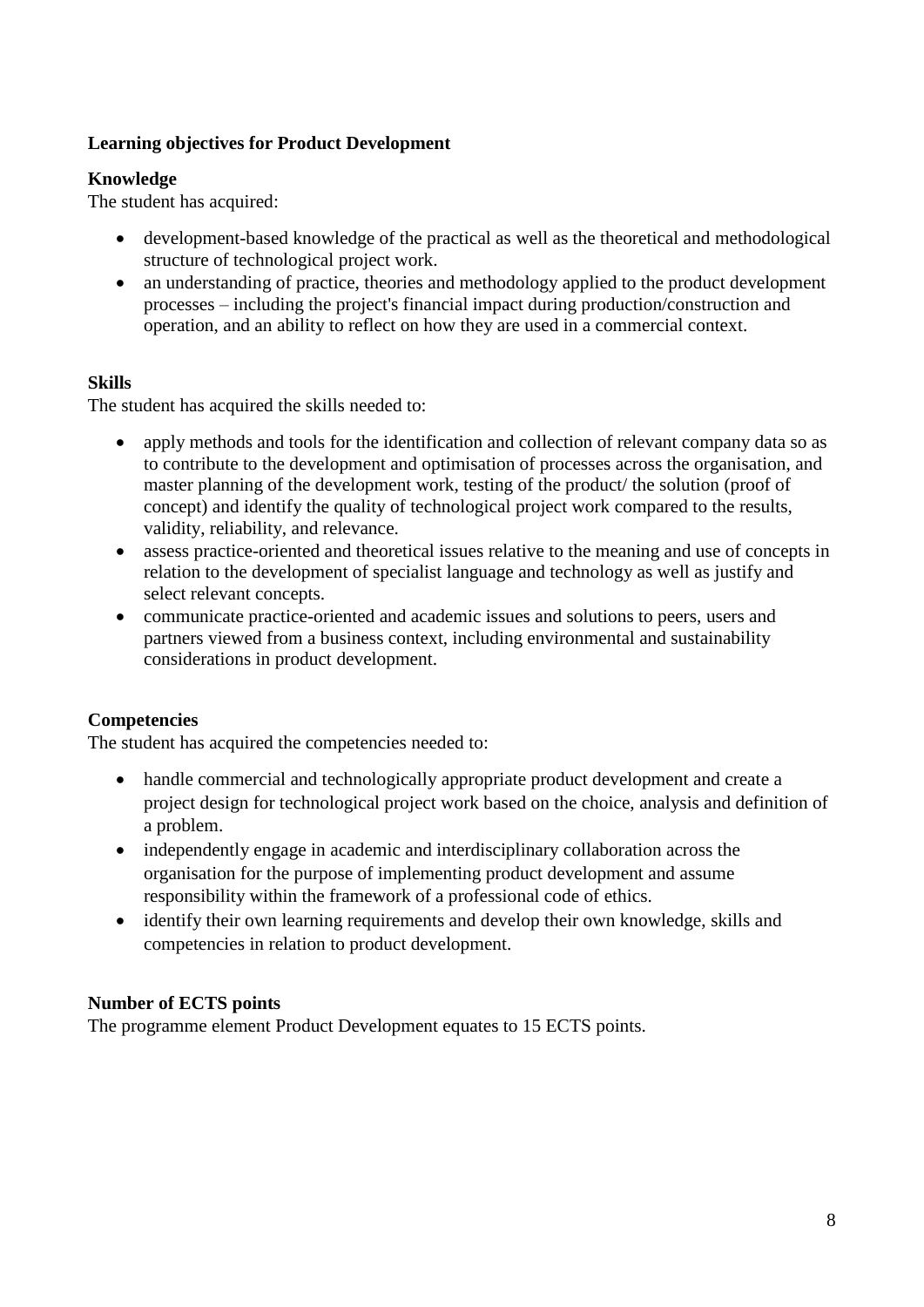#### <span id="page-8-0"></span>**2.2 National programme elements within the specialisations**

#### <span id="page-8-1"></span>*2.2.1 Construction and Sustainability*

#### **Content**

The programme element focuses on construction and dimensioning. Sustainability is included in relation to the specialisation and the programme's focus on product development and integrative technology.

#### **Learning objectives for Construction and Sustainability**

#### **Knowledge**

The student has acquired:

- development-based knowledge of practice and applied theory and methods in environmental management, environmental management systems and philosophies of sustainability.
- an understanding of practice, applied theories and methods in construction and product development specific to the specialisation and an ability to reflect on how environmental and sustainability aspects may impact a company's business.

#### **Skills**

The student has acquired the skills needed to:

- apply process automation methods and master process optimisation methods specific to the specialisation.
- assess practice-oriented and theoretical issues relating to the construction of solutions as well as justify and select relevant models for the construction of complex solutions based on sustainable technologies.
- communicate practise-oriented and academic issues and solutions to partners and users.

#### **Competencies**

The student has acquired the competencies needed to:

- handle the construction of complex and development-oriented solutions specific to the specialisation.
- independently engage in academic and interdisciplinary collaboration to optimise existing solutions in an industrial context and assume responsibility within the framework of a professional code of ethics.
- identify their own learning requirements and develop their own knowledge, skills and competencies in relation to construction and sustainability and specific to the specialisation.

#### **Number of ECTS points**

The programme element Construction and Sustainability equates to 5 ECTS points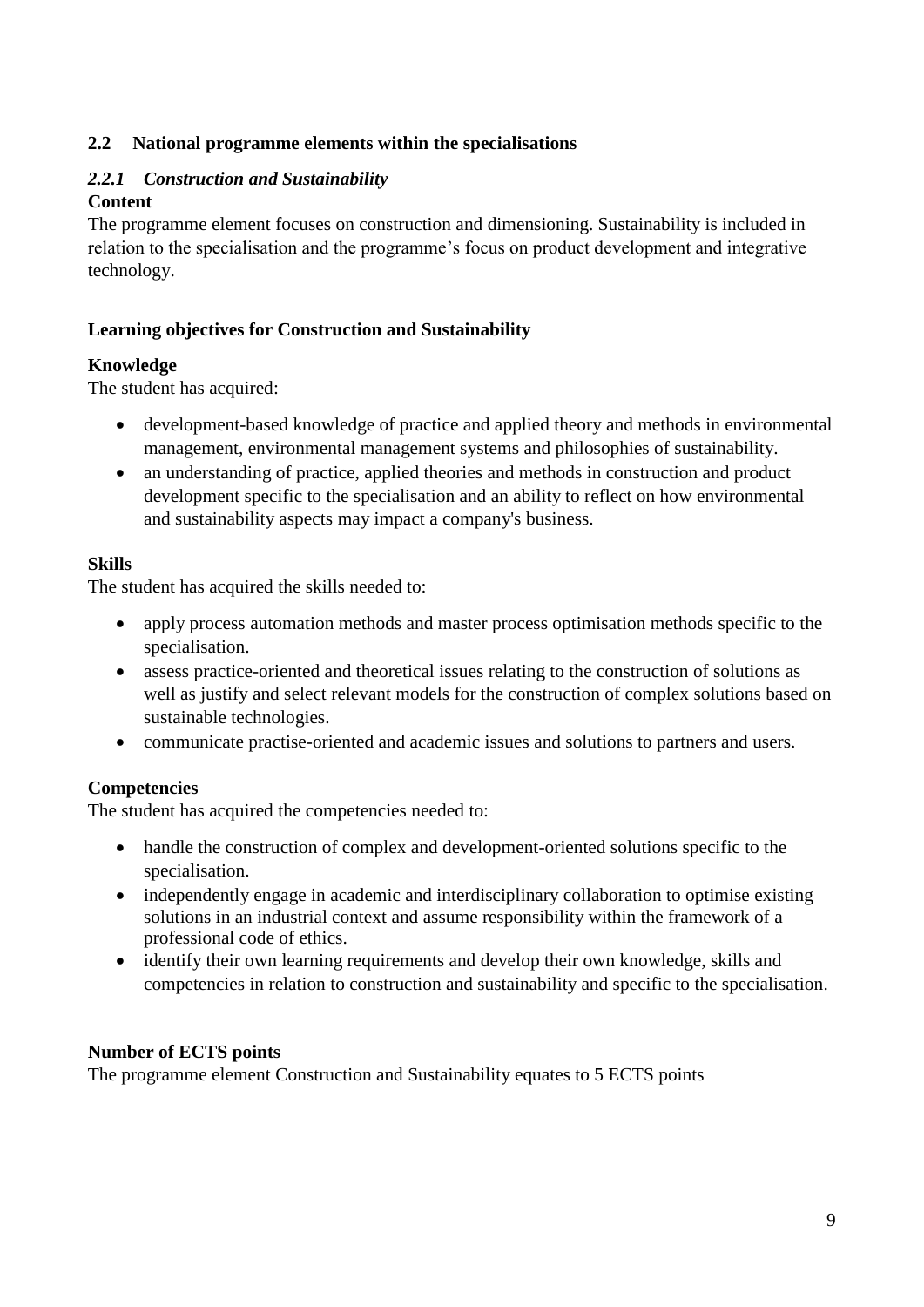#### <span id="page-9-0"></span>*2.2.2 Innovation and Industrial Design*

#### **Content**

The programme element focuses on innovation in general and systematic innovation in product development and process optimisation based on an understanding of the relevant industry and its conditions.

#### **Learning objectives for Innovation and Industrial Design**

#### **Knowledge**

The student has acquired:

- development-based knowledge of practice and applied theories and methods in technological solutions relevant to the industry in question.
- an understanding of practice, the philosophy, theories and methods applied when technology is applied in an industrial context.
- an ability to reflect on alternative uses of methods and technology and associated ethical issues.

#### **Skills**

The student has acquired the skills needed to:

- apply methods for the optimisation of existing solutions specific to the specialisation and master methods for the application of technologies in the solutions specific to the specialisation.
- assess practice-oriented and theoretical issues relating to innovation and design in specific solutions as well as justify and select relevant methods for the design of solutions.
- communicate practise-oriented and academic models and solutions to industrial partners and users.

#### **Competencies**

The student has acquired the competencies needed to:

- handle innovative methods for solutions to complex and development-oriented industrial situations specific to the specialisation.
- independently engage in academic and interdisciplinary collaboration for the design of new, innovative solutions in an industrial context and assume responsibility within the framework of a professional code of ethics.
- identify their own learning requirements and develop their own knowledge, skills and competencies in relation to innovation and industrial design and specific to the specialisation.

#### **Number of ECTS points**

The programme element Innovation and Industrial Design equates to 5 ECTS points.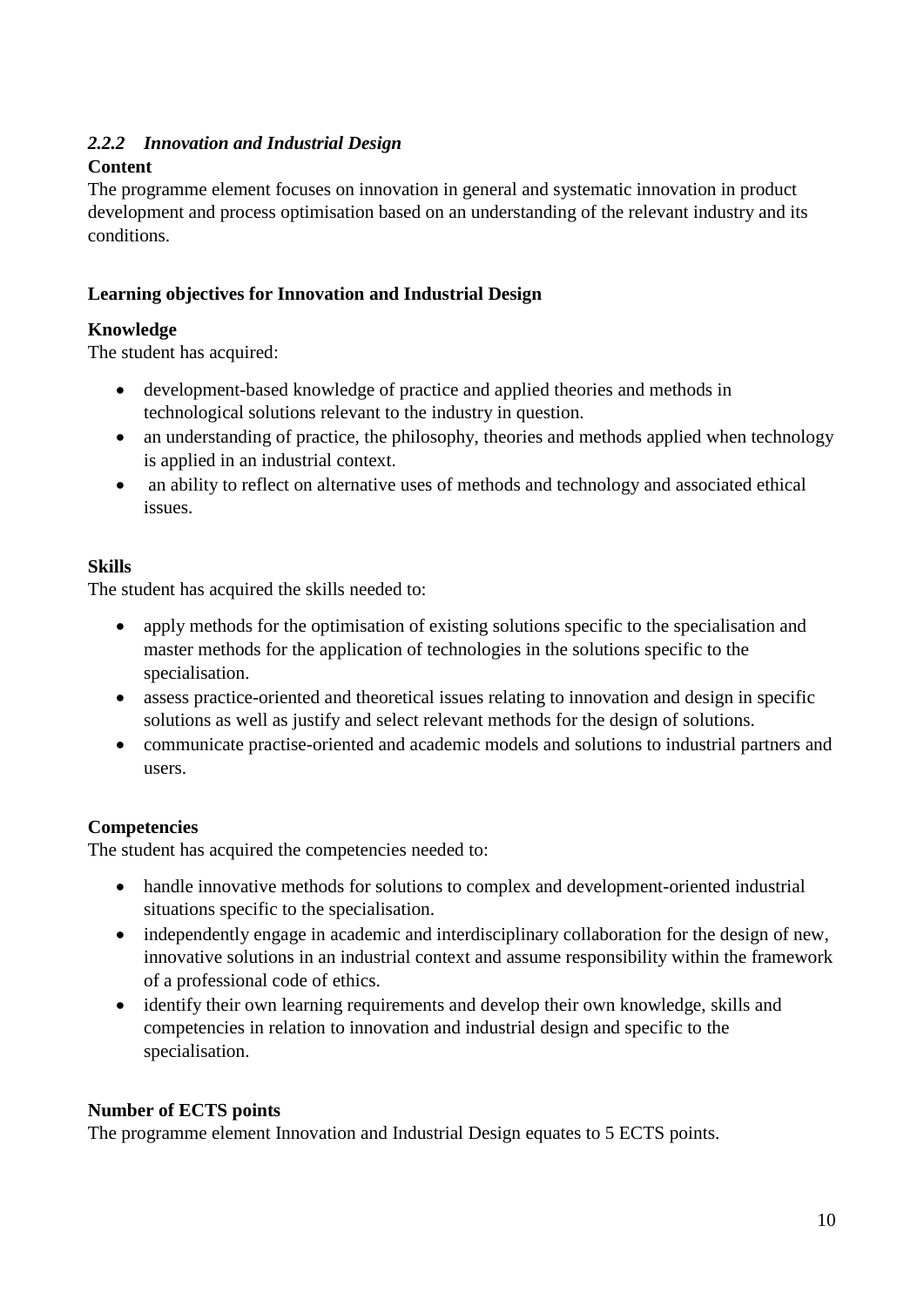#### <span id="page-10-0"></span>**2.3 Number of exams in the national programme elements**

For the national programme elements, there is one exam with an external co-examiner and two exams with an internal examiner. In addition to this, the exam in the bachelor project is with an external co-examiner.

For the number of internship exams, see section 3.

For a comprehensive overview of all exams in the programme, see the institutional part of the curriculum. The national programme elements described in this curriculum can be examined together with programme elements laid down in the institutional part of the curriculum.

### <span id="page-10-1"></span>**3. Internship**

#### **Learning objectives for the internship**

#### **Knowledge**

The student has acquired:

- development-based knowledge of product development and integrative technology as applied in the company in question.
- an understanding of practice, theories and methodology applied in the company in terms of its financial and organisational conditions, its products and markets, and an ability to reflect on the company's use of innovation, product development and technology as well as sustainability.

#### **Skills**

The student has acquired the skills needed to:

- apply methods and tools for the planning of systematic development tasks in the company, including interdisciplinary process elements, and master the management of these tasks
- assess practice-oriented and theoretical issues in product development, optimisation and integration of technology as well as justify and select relevant theoretical and analytical working methods associated with development within the profession.
- communicate practise-oriented and professional issues and solutions to partners, the company and users.

#### **Competencies**

The student has acquired the competencies needed to:

- manage complex and development-oriented situations in the company in question.
- independently engage in academic and interdisciplinary collaboration and assume responsibility within the framework of a professional code of ethics.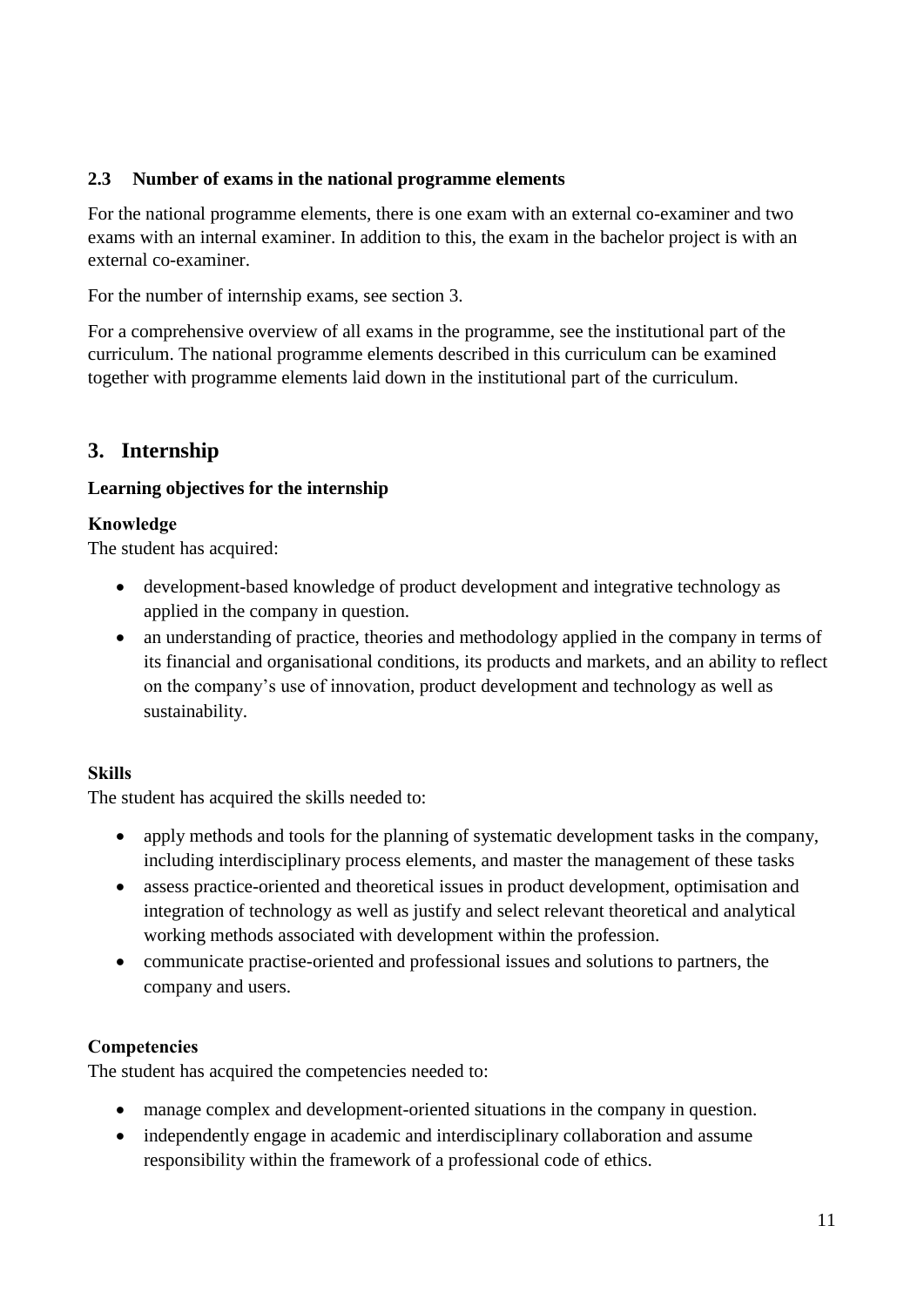identify their own learning requirements and develop their own knowledge, skills and competencies in relation to the profession and the requirements of the company in question.

#### **Number of ECTS points**

The internship equates to 15 ECTS points.

#### **Number of exams**

The internship concludes with an exam with an internal examiner.

#### <span id="page-11-0"></span>**4. Requirements for the bachelor project**

The learning objectives for the bachelor project are identical to the learning objectives for the programme listed under 1.

The bachelor project must document the student's understanding of and ability to reflect on the practice of the profession and apply theories and methods in relation to a practice-oriented problem. The identified problem, which must be central to the programme and the profession, is formulated by the student, possibly in cooperation with a private or public company. The institution approves the problem definition.

The project, which constitutes the written part of the exam, must contain:

- Front page and title
- Table of contents
- Introduction, inc. presentation of the problem, problem statement and approaches
- Background, theory, methodology, analysis, including a description and justification of the choice of any empirical data in reply to the problem statement
- Conclusion
- Perspective
- Bibliography (including all sources referenced in the project)
- Appendices

The final exam project must make up between 20 and 30 standard pages. For each additional student who participates in the final exam project, 10-20 standard pages will be added.

| Group size     | Minimum  | Maximum  |
|----------------|----------|----------|
| One student    | 20 pages | 30 pages |
| Two students   | 30 pages | 40 pages |
| Three students | 40 pages | 50 pages |

Front page, table of contents, bibliography and appendices are not included in the required number of pages. Appendices will not be assessed.